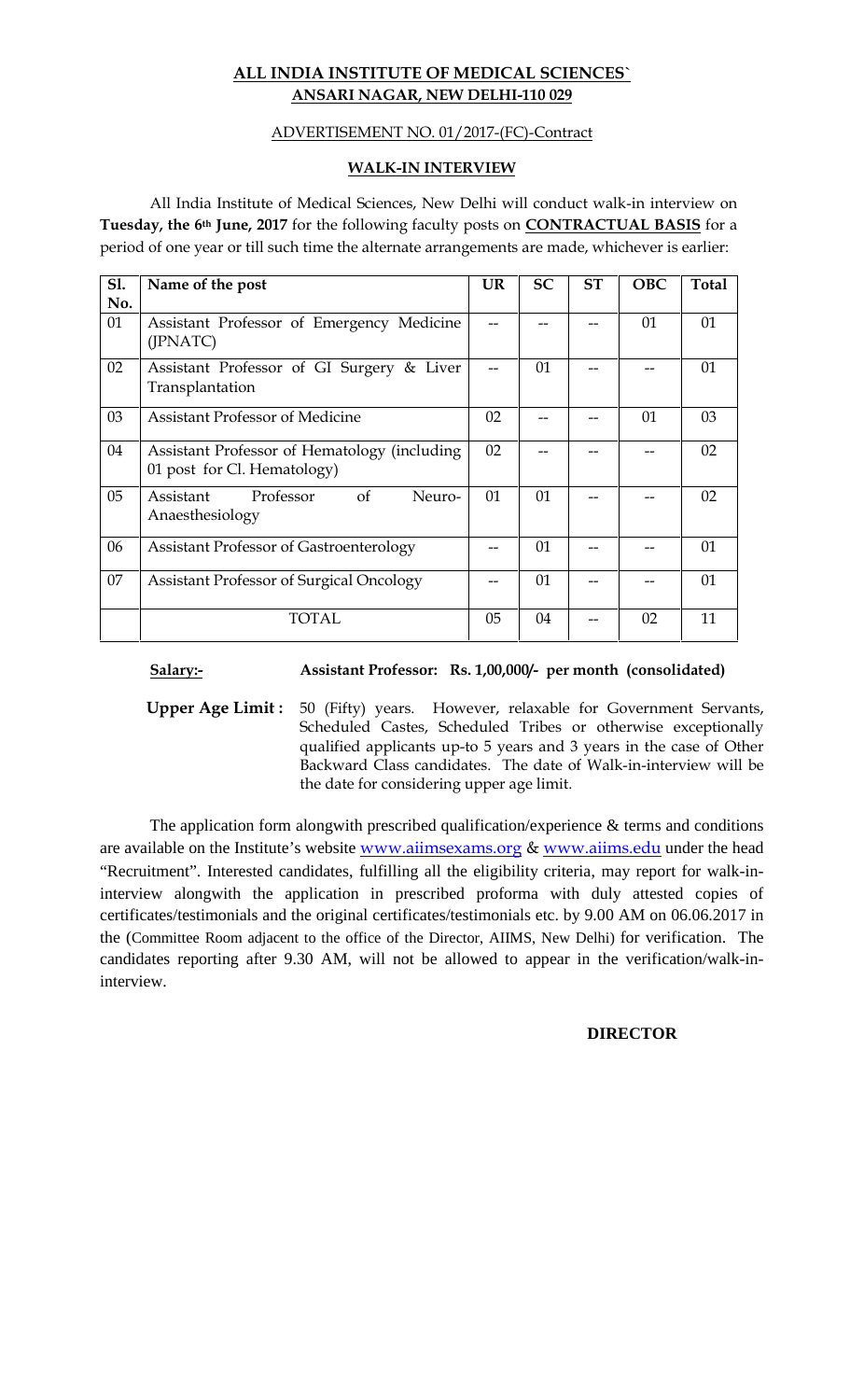## **For websites ALL INDIA INSTITUTE OF MEDICAL SCIENCES ANSARI NAGAR, NEW DELHI-110 029**

## ADVERTISEMENT NO. 01/2017-(FC)-Contract

## **WALK-IN INTERVIEW**

All India Institute of Medical Sciences, New Delhi will conduct walk-in interview for the following faculty posts on **CONTRACTUAL BASIS** for a period of one year or till such time the alternate arrangements are made, whichever is earlier, on **Tuesday, the 6th June, 2017.**

| S1.<br>No. | Name of the post                                                                     | <b>UR</b> | <b>SC</b> | <b>ST</b> | <b>OBC</b> | <b>Total</b> |
|------------|--------------------------------------------------------------------------------------|-----------|-----------|-----------|------------|--------------|
| 01         | Assistant Professor of Emergency<br>Medicine (JPNATC)                                |           |           |           | 01         | 01           |
| 02         | Assistant Professor of GI Surgery &<br>Liver Transplantation                         |           | 01        |           |            | 01           |
| 03         | <b>Assistant Professor of Medicine</b>                                               | 02        |           |           | 01         | 03           |
| 04         | Assistant Professor of Hematology<br>(including 01<br>post<br>for Cl.<br>Hematology) | 02        |           |           |            | 02           |
| 05         | Professor<br>of<br>Assistant<br>Neuro-<br>Anaesthesiology                            | 01        | 01        |           |            | 02           |
| 06         | Professor<br>of<br>Assistant<br>Gastroenterology                                     |           | 01        |           |            | 01           |
| 07         | Professor<br>of<br>Assistant<br>Surgical<br>Oncology                                 |           | 01        |           |            | 01           |
|            | <b>TOTAL</b>                                                                         | 05        | 04        |           | 02         | 11           |

#### **Salary:- Assistant Professor : Rs. 1,00,000/- per month (consolidated)**

**Upper Age Limit :** 50 (Fifty) years. However, relaxable for Government Servants, Scheduled Castes, Scheduled Tribes or otherwise exceptionally qualified applicants up-to 5 years and 3 years in the case of Other Backward Class candidates. The date of Walk-in-interview will be the date for considering upper age limit.

#### Venue of the interview: **Committee Room adjacent to the office of the Director, AIIMS.**

Candidates fulfilling all the eligibility criteria may report for walk-in-interview on 06.06.2017 by 9.00 A.M. with his/her application in the prescribed proforma available in the Institute's website appending therewith self attested certificates/testimonials and other relevant documents etc. at the above designated venue for verification of documents before appearing for interview. The candidates, who report after 9.30 A.M. will not be considered.

#### **DIRECTOR**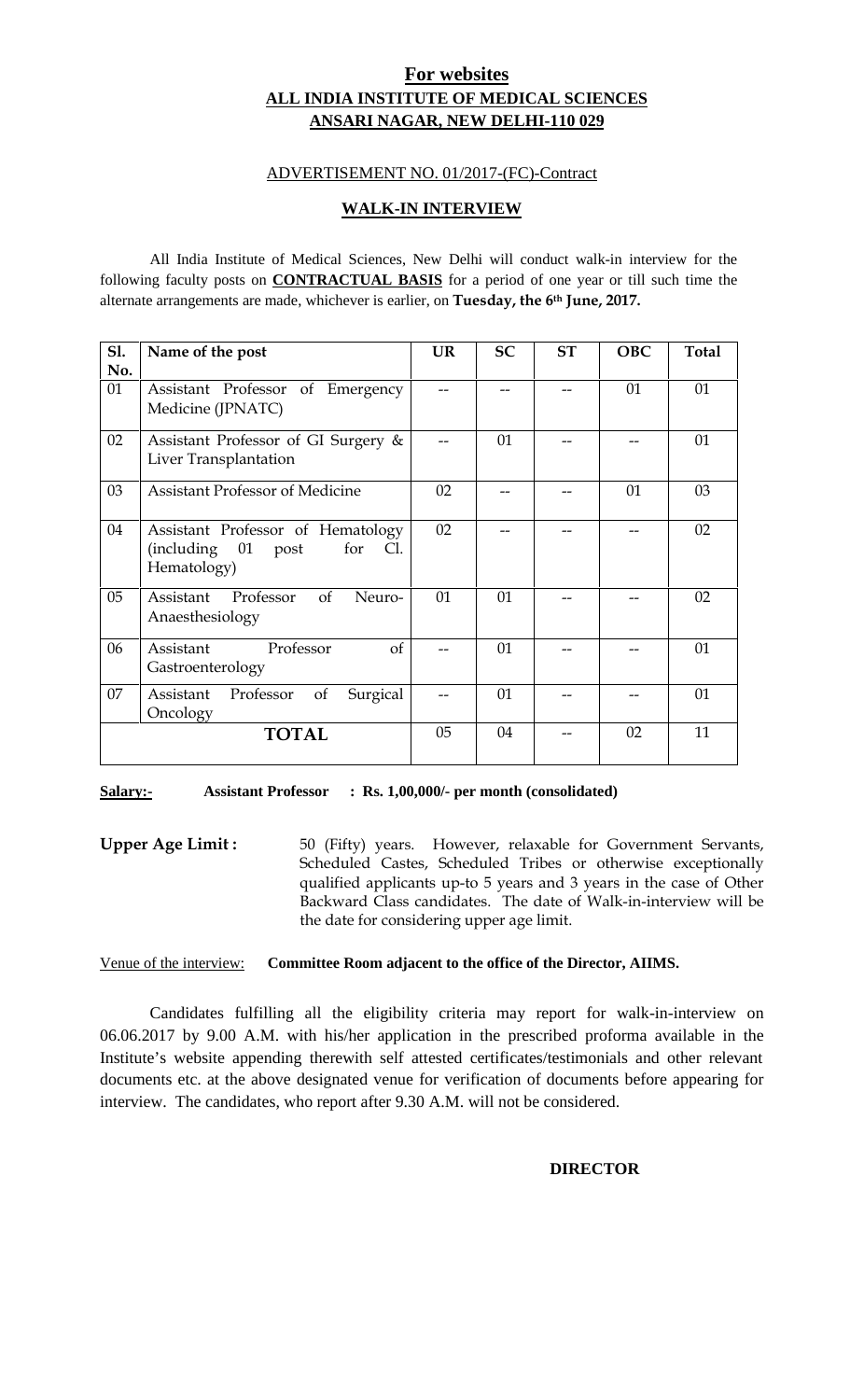## **TERMS AND CONDITIONS FOR CONTRACT APPOINTMENT FOR FACULTY POSTS**

- 1. The appointment is purely on CONTRACT BASIS for a period of one year or till such time the alternate arrangements are made, whichever is earlier, with effect from the date of joining. However, the contractual appointment shall not be extended beyond the period of two years. If the contract is not extended further, the same will lapse automatically. The appointment can also be terminated at any time, on either side, by giving one month's notice or by paying one month's salary, without assigning any reason or failure to complete the period of three months to the satisfaction of competent authority.
- 2. The consolidated remuneration for the post of Assistant Professor will be Rs. 1,00,000/- per month (consolidated).
- 3. The appointee shall perform the duties as assigned to him/her. The competent authority reserves the right to assign any duty as and when required. No extra/additional allowances will be admissible in case of such assignment.
- 4. The appointee shall not be entitled to any benefit like Provident Fund, Pension, Gratuity, Medical Attendance Treatment, Seniority, Promotion etc. or any other benefits available to the Government Servants, appointed on regular basis.
- 5. The appointee shall not be granted any claim or right for regular appointment to any post of AIIMS.
- 6. The appointee shall be on the whole time appointment of the AIIMS and shall not accept any other assignment, paid or otherwise and shall not engage himself/herself in a private practice of any kind during the period of contract.
- 7. The appointment to the said post will be subject to medical fitness from the competent medical board for which he/she will be sent to the designated Medical Authority.
- 8. Leave entitlement of the appointee shall be governed in terms of instructions contained in DoPT&T's O.M. No.12016/3/84-Estt.(L) dated the  $12<sup>th</sup>$  April, 1985 as amended by OM No. 12016/1/96-Estt $(L)$  dated the 5<sup>th</sup> July, 1990.
- 9. On appointment, the appointee will be required to take an oath of allegiance to the Constitution of India or make a solemn affirmation to that effect in the prescribed proforma.
- 10. The appointee is not entitled to any T.A. for attending the interview and joining the appointment.
- 11. Other conditions of service will be governed by relevant rules and orders issued from time to time.
- 12. If any declaration given or information furnished by him/her proves false or if he/she is found to have willfully suppressed any material, information, he/she will be liable for removal from service and also such other action as the Government may deem necessary.
- 13. The appointee shall not be entitled to avail any allowances/facilities being extended to the regular/permanent faculty members of the AIIMS.
- 14. The AIIMS, New Delhi reserves the rights to increase or decrease the number of vacancies.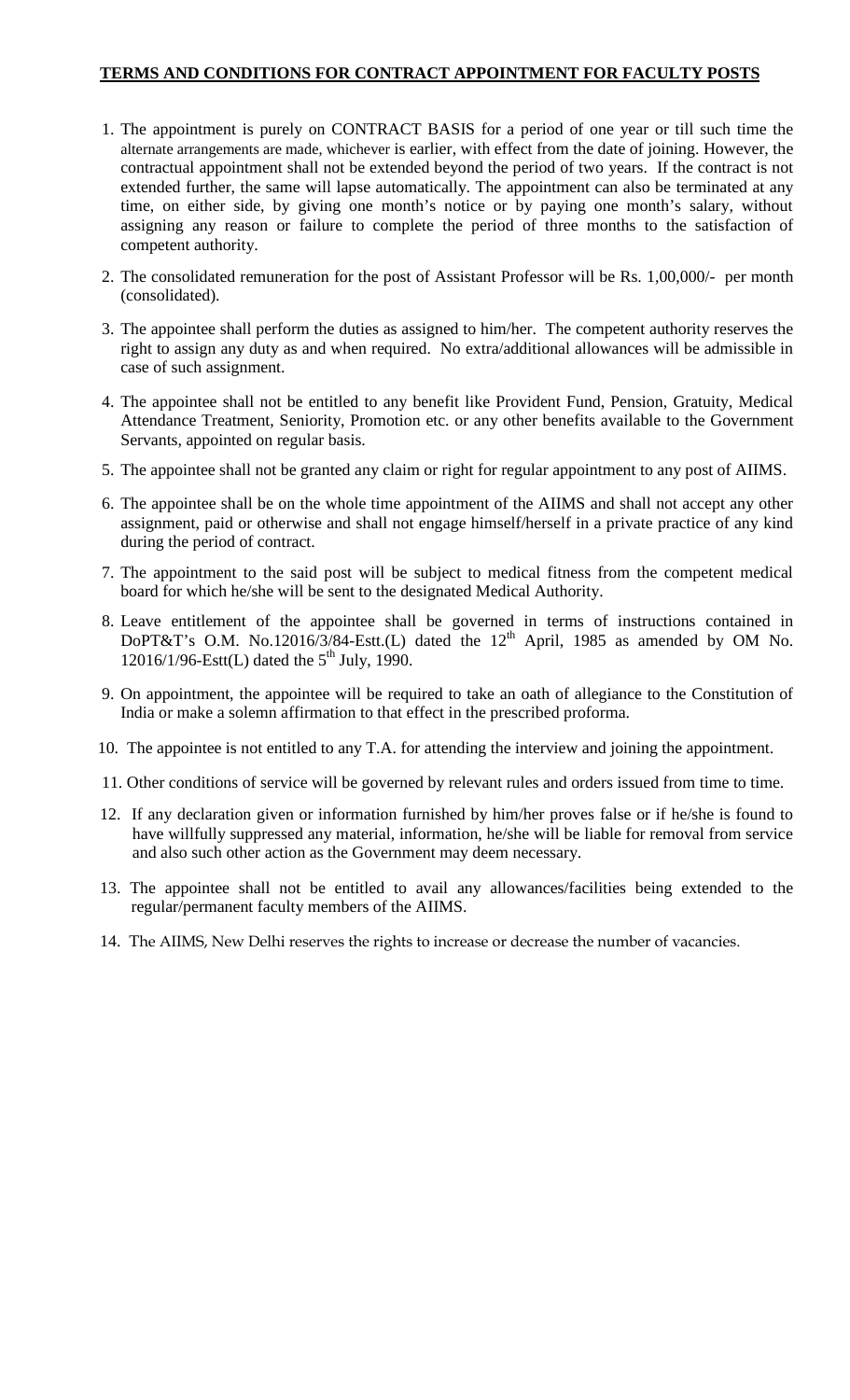#### **ESSENTIAL QUALIFICATIONS & EXPERIENCE FOR THE ADVERTISED POSTS OF ASSISTANT PROFESSOR (CONTRACTUAL).**

| <b>S1.</b><br>N <sub>0</sub> | Name of the post                                             | Essential Qualification & Experience for the<br>post                                                                                                                                                                                                                                                                                                                                                                           |
|------------------------------|--------------------------------------------------------------|--------------------------------------------------------------------------------------------------------------------------------------------------------------------------------------------------------------------------------------------------------------------------------------------------------------------------------------------------------------------------------------------------------------------------------|
| 01                           | <b>Assistant Professor of Emergency</b><br>Medicine (JPNATC) | qualification included<br>i)<br>medical<br>A<br>in<br>Schedule I & II or part II of the third<br>Schedule of the Indian Medical Council Act<br>1956<br>(candidates possessing)<br>the<br>of<br>qualifications included in Part-II of the third<br>Scheduled should also fulfill the conditions<br>specified in Section 13(3) of the Act).                                                                                      |
|                              |                                                              | A postgraduate qualification, i.e. M.D. in<br>$\mathbf{ii}$<br>Emergency Medicine or MD in Medicine or<br>MS in General Surgery or a recognized<br>qualification equivalent thereto.                                                                                                                                                                                                                                           |
|                              |                                                              | Three years teaching and/or research<br>$\overline{iii}$<br>experience in a recognized Institution in the<br>subject of specialty after obtaining the<br>qualifying degree of MD in aforesaid<br>specialties or a qualification recognized<br>equivalent thereto. However, candidates<br>experience<br>of<br>having<br>working<br>in<br>casualty/emergency departments will be<br>preferred.                                   |
| 02                           | Assistant Professor of GI Surgery &<br>Liver Transplantation | Same as for Assistant Professor of Emergency<br>i)<br>Medicine (JPNATC) at Sl. No. 01 above                                                                                                                                                                                                                                                                                                                                    |
|                              |                                                              | M.Ch. in GI Surgery (2 years or 3 years or 5<br>$\mathbf{ii}$<br>years or 6 years recognized course after<br>MBBS)<br>recognized<br>qualification<br>or<br>equivalent thereto.                                                                                                                                                                                                                                                 |
|                              |                                                              | iii) One year teaching and/or research experience<br>in a recognized Institution in the subject of<br>specialty after obtaining the Degree of M.Ch.<br>in GI Surgery (2 years or 5 years recognized<br>course after MBBS) or a qualification<br>recognized equivalent thereto. However, no<br>experience is necessary for the candidates<br>possessing three years or<br>six years<br>recognized Degree of M.Ch in GI Surgery. |
| 03                           | Assistant Professor of Medicine                              | Same<br>for<br>Assistant<br>Professor<br>$\mathbf{i}$<br>as<br>of<br>Emergency Medicine (JPNATC) at Sl. No. 01<br>above.                                                                                                                                                                                                                                                                                                       |
|                              |                                                              | A postgraduate qualification, i.e. M.D. in<br>$\rm ii)$<br>Medicine or a recognized qualification<br>equivalent thereto.                                                                                                                                                                                                                                                                                                       |
|                              |                                                              | Three years teaching and/or research<br>$\overline{iii}$<br>experience in a recognized institution in the<br>subject of specialty after obtaining the<br>qualifying degree of MD in Medicine or a<br>qualification recognized equivalent thereto.                                                                                                                                                                              |
| 04                           | <b>Assistant Professor of Hematology</b>                     | Professor<br>Same<br>for<br>Assistant<br>$\mathbf{i}$<br>as<br>of<br>Emergency Medicine (JPNATC) at Sl. No. 01<br>above.                                                                                                                                                                                                                                                                                                       |
|                              |                                                              | A postgraduate qualification i.e. MD in<br>$\mathbf{ii}$<br>Pathology/Pediatrics/Medicine<br><b>or</b><br>a<br>recognized qualification equivalent thereto<br>in the discipline/subject.                                                                                                                                                                                                                                       |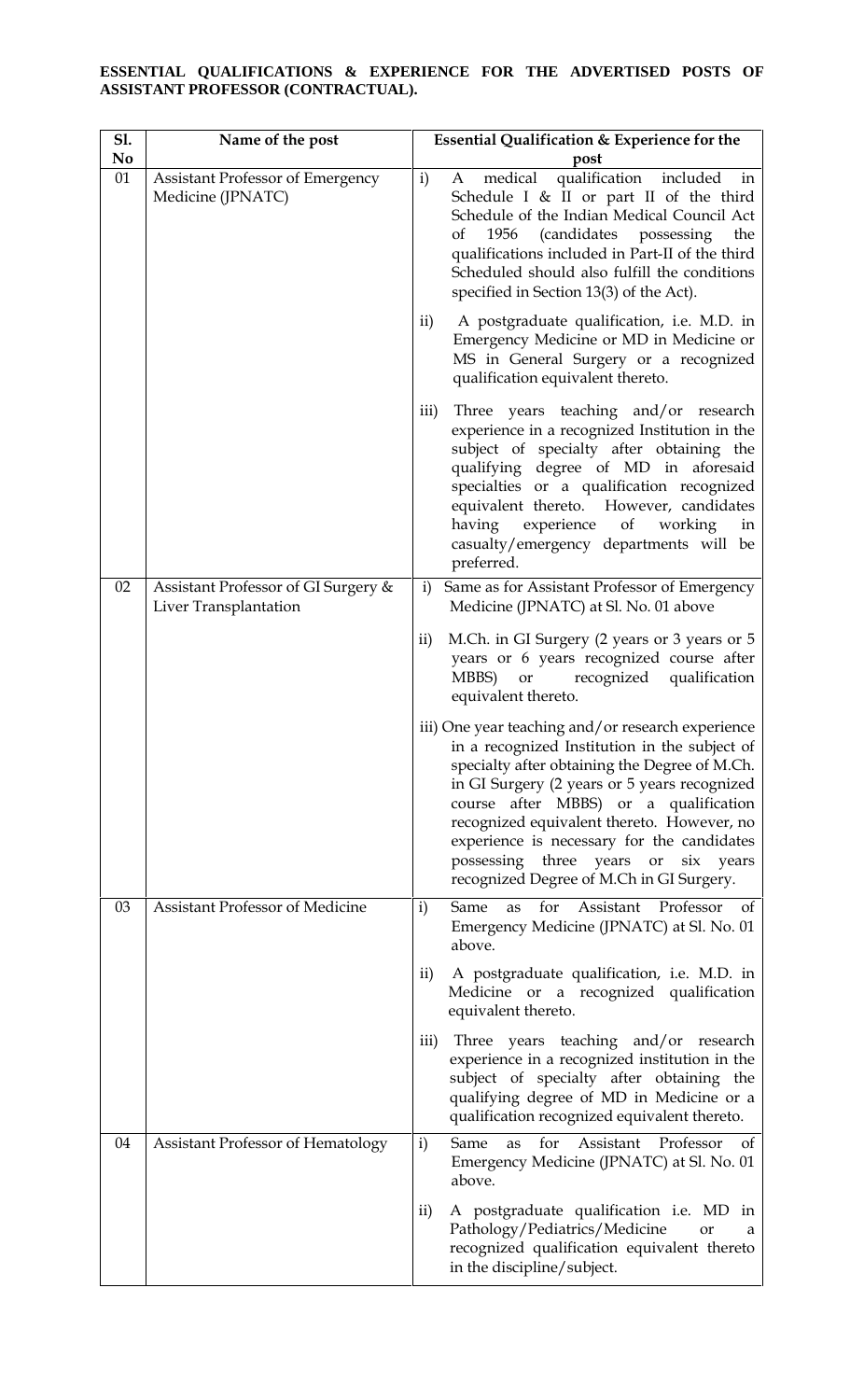|    | <b>Assistant Professor of Clinical</b><br>Hematology    | years teaching and/or research<br>iii)<br>03<br>experience in a recognized Institution in the<br>subject of specialty after obtaining the<br>qualifying degree of MD in Pathology/<br>Pediatrics/Medicine or a qualification<br>recognized equivalent thereto.<br>Same<br>as for Assistant Professor<br>$\mathbf{i}$<br>οf<br>Emergency Medicine ((JPNATC) at Sl. No.<br>01 above.<br>A postgraduate qualification, i.e. MD in<br>$\rm ii)$<br>Medicine/Cl. Hematology or a recognized<br>qualification equivalent thereto.<br>teaching and/or<br>03<br>$\overline{\text{iii}}$<br>years<br>research<br>experience in a recognized Institution in the<br>subject of specialty after obtaining the<br>qualifying degree of MD in Medicine/Cl.<br>Hematology or a qualification recognized<br>equivalent thereto. |
|----|---------------------------------------------------------|-----------------------------------------------------------------------------------------------------------------------------------------------------------------------------------------------------------------------------------------------------------------------------------------------------------------------------------------------------------------------------------------------------------------------------------------------------------------------------------------------------------------------------------------------------------------------------------------------------------------------------------------------------------------------------------------------------------------------------------------------------------------------------------------------------------------|
| 05 | <b>Assistant Professor of Neuro-</b><br>Anaesthesiology | Same as for Assistant Professor of Emergency<br>$\mathbf{i}$<br>Medicine (JPNATC) at Sl. No. 01 above.                                                                                                                                                                                                                                                                                                                                                                                                                                                                                                                                                                                                                                                                                                          |
|    |                                                         | D.M. in Neuro Anaesthesia (2 years or 3<br>$\mathbf{ii}$<br>years or 5 years or 06 years recognized<br>course) or a qualification recognized<br>equivalent thereto.                                                                                                                                                                                                                                                                                                                                                                                                                                                                                                                                                                                                                                             |
|    |                                                         | iii) One year teaching and/or research experience<br>in a recognized Institution in the subject of<br>specialty after obtaining the Degree of D.M. in<br>Neuro-Anaesthesia (2 years or 5 years<br>qualification<br>recognized course) or<br>$\alpha$<br>recognized equivalent thereto. However, no<br>experience is necessary for the candidates<br>possessing 03 years or 06 years recognized<br>Degree of D.M. in Neuro-Anaesthesia.                                                                                                                                                                                                                                                                                                                                                                          |
| 06 | Assistant Professor of<br>Gastroenterology              | Same as for Assistant Professor of Emergency<br>$\mathbf{i}$<br>Medicine (JPNATC) at Sl. No. 01 above.                                                                                                                                                                                                                                                                                                                                                                                                                                                                                                                                                                                                                                                                                                          |
|    |                                                         | ii) D.M. in Gastroenterology (2 years or 3 years<br>or 5 years or 6 years recognized course) or a<br>qualification recognized equivalent thereto.                                                                                                                                                                                                                                                                                                                                                                                                                                                                                                                                                                                                                                                               |
|    |                                                         | One year teaching and/or<br>research<br>(iii)<br>experience in a recognized Institution in the<br>subject of specialty after obtaining the<br>Degree of D.M. in Gastroenterology (2 years<br>or 5 years recognized course) or a<br>qualification recognized equivalent thereto.<br>However, no experience is necessary for the<br>candidates possessing 03 years or 06 years<br>recognized<br>Degree<br>of<br>D.M.<br>in<br>Gastroenterology<br>qualifications<br>or<br>recognized equivalent thereto.                                                                                                                                                                                                                                                                                                          |
| 07 | <b>Assistant Professor of Surgical</b><br>Oncology      | Same as for Assistant Professor of Emergency<br>$\mathbf{i}$<br>Medicine (JPNATC) at Sl. No. 01 above.                                                                                                                                                                                                                                                                                                                                                                                                                                                                                                                                                                                                                                                                                                          |
|    |                                                         | $\mathbf{ii}$<br>A postgraduate qualification, i.e. M.S. in<br>Surgery or a recognized qualification<br>equivalent thereto.                                                                                                                                                                                                                                                                                                                                                                                                                                                                                                                                                                                                                                                                                     |
|    |                                                         | Three years teaching and/or research<br>$\overline{iii}$<br>experience in a recognized Institution in the<br>subject of specialty after obtaining the<br>qualifying degree of MS in Surgery or a<br>qualification recognized equivalent thereto.                                                                                                                                                                                                                                                                                                                                                                                                                                                                                                                                                                |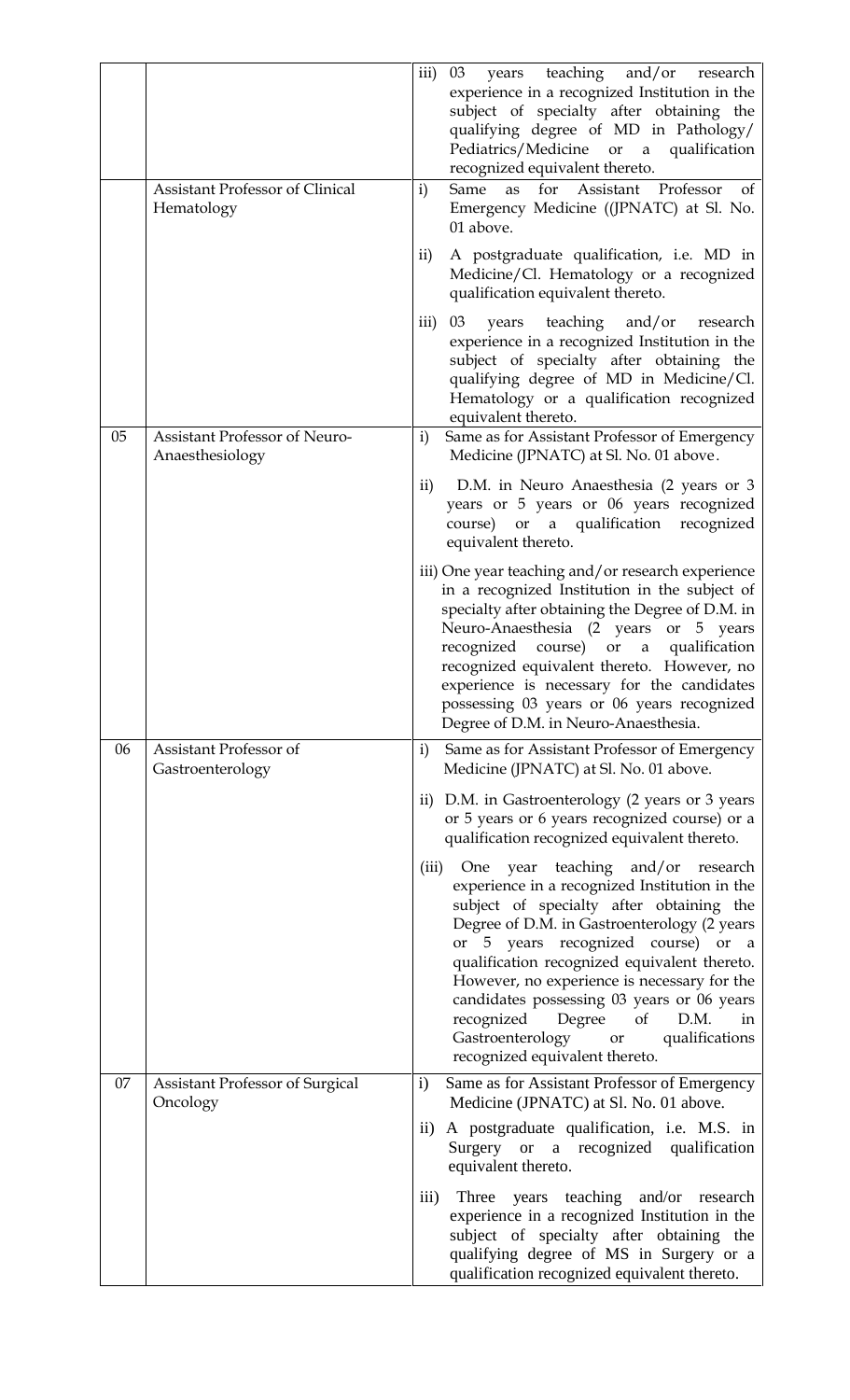|                                                                                     |  |  | Ansari Nagar, New Delhi-110029<br>संविदा आधार पर            |               |                  |  |                                              |  |          | नवीनतम पासपोट               |
|-------------------------------------------------------------------------------------|--|--|-------------------------------------------------------------|---------------|------------------|--|----------------------------------------------|--|----------|-----------------------------|
|                                                                                     |  |  | संकाय पदा हेतु आवेदन प्रपत्र                                |               |                  |  |                                              |  |          | साईज का फोटो                |
|                                                                                     |  |  | <b>Application form for Faculty Posts on Contract basis</b> |               |                  |  |                                              |  | चिपकाएं/ | Affix here a recent         |
|                                                                                     |  |  |                                                             |               |                  |  |                                              |  |          | passport size<br>photograph |
| विज्ञापन सं/.Advertisement No.                                                      |  |  |                                                             |               |                  |  |                                              |  |          |                             |
| पद का क्रमांक विज्ञापन देख                                                          |  |  |                                                             | आर्वेदित पद / |                  |  |                                              |  |          |                             |
| Serial No. of the Post                                                              |  |  |                                                             |               | Post applied for |  |                                              |  |          |                             |
| (Refer advertisement)                                                               |  |  |                                                             |               |                  |  | (स्पष्ट रूप से विशिष्टता/ख करविषय का उन्ले/  |  |          |                             |
|                                                                                     |  |  |                                                             |               |                  |  | indicate clearly the speciality/ discipline) |  |          |                             |
| 1. नाम स्पष्ट अक्षरों म/Name in block letters:-                                     |  |  |                                                             |               |                  |  |                                              |  |          |                             |
|                                                                                     |  |  |                                                             |               |                  |  |                                              |  |          |                             |
|                                                                                     |  |  |                                                             |               |                  |  |                                              |  |          |                             |
|                                                                                     |  |  |                                                             |               |                  |  |                                              |  |          |                             |
| पिता/ अक्षरा मर्पात का नाम स्प्ष्ट/Father / Husband's Name in block letters:-<br>2. |  |  |                                                             |               |                  |  |                                              |  |          |                             |
|                                                                                     |  |  |                                                             |               |                  |  |                                              |  |          |                             |
|                                                                                     |  |  |                                                             |               |                  |  |                                              |  |          |                             |
| (अ) स्थायी पता /(a) Permanent Address:-                                             |  |  |                                                             |               |                  |  |                                              |  |          |                             |
| 3.                                                                                  |  |  |                                                             |               |                  |  |                                              |  |          |                             |
|                                                                                     |  |  |                                                             |               |                  |  |                                              |  |          |                             |
|                                                                                     |  |  |                                                             |               |                  |  |                                              |  |          |                             |
| राज्य/State                                                                         |  |  |                                                             |               |                  |  |                                              |  |          |                             |
|                                                                                     |  |  |                                                             |               |                  |  |                                              |  |          |                             |
| पिन/Pin                                                                             |  |  |                                                             |               |                  |  |                                              |  |          |                             |
| (ब) डाक का पता/b) Postal Address:-                                                  |  |  |                                                             |               |                  |  |                                              |  |          |                             |
|                                                                                     |  |  |                                                             |               |                  |  |                                              |  |          |                             |
|                                                                                     |  |  |                                                             |               |                  |  |                                              |  |          |                             |
|                                                                                     |  |  |                                                             |               |                  |  |                                              |  |          |                             |
| राज्य/State                                                                         |  |  |                                                             |               |                  |  |                                              |  |          |                             |
| पिन/Pin                                                                             |  |  |                                                             |               |                  |  |                                              |  |          |                             |
| संपक विवरण/                                                                         |  |  |                                                             |               |                  |  |                                              |  |          |                             |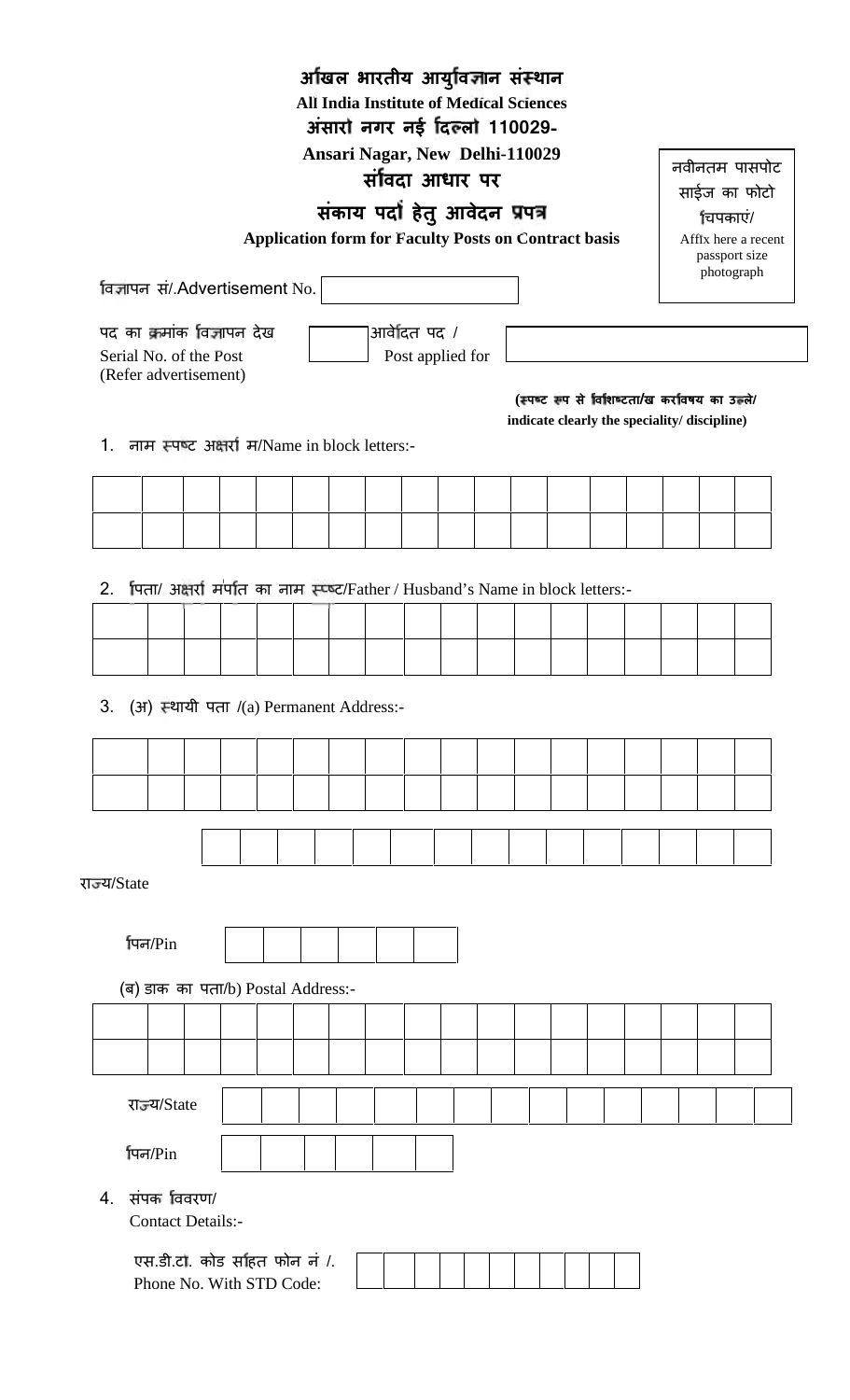|                              | मोबाइल नं /<br>Mobile No.: |                                                          |                                                                                                                                                                                                                                                                      |                                                                  |                                                                                  |                                 |                                    |
|------------------------------|----------------------------|----------------------------------------------------------|----------------------------------------------------------------------------------------------------------------------------------------------------------------------------------------------------------------------------------------------------------------------|------------------------------------------------------------------|----------------------------------------------------------------------------------|---------------------------------|------------------------------------|
|                              | ईमेल- पता /                | E-mail address:                                          |                                                                                                                                                                                                                                                                      |                                                                  |                                                                                  |                                 |                                    |
|                              |                            | 5. प्रमाणपत्र- के अनुसार जन्म तिथि /                     | Date of Birth with documentary evidence                                                                                                                                                                                                                              | दिनांक/Date                                                      | माह/Month                                                                        | वष/Year                         |                                    |
|                              |                            | दिनांक 01.01.2017 के अनुसार आयु/<br>Age as on 01.01.2017 |                                                                                                                                                                                                                                                                      | Years                                                            | Months                                                                           | Days                            |                                    |
| 6.                           |                            | क्या आप/Are you                                          |                                                                                                                                                                                                                                                                      |                                                                  |                                                                                  |                                 |                                    |
|                              |                            | (संबंधित पर चिहिनत कर)                                   | (अ) जन्म से भारतीय नागरिक ह अथवा अधिवास दवारा?                                                                                                                                                                                                                       |                                                                  |                                                                                  |                                 |                                    |
|                              | Domicile                   | (Tick the relevant column)                               | (a) a citizen of India by birth and or by domicile?                                                                                                                                                                                                                  |                                                                  | जन्म से/By Birth अधिवास दवारा/By                                                 |                                 |                                    |
| 7.                           |                            |                                                          | र्याद आप अधिवास दवारा भारतीय नागरिक ह तो प्रमाण / करपत्र संलग्न-<br>If citizen of India by domicile, attach documentary evidence<br>क्या आप असे संबंधित ह .व.पि.अ/.जा.ज.अ/.जा. ? (हांनहां/)/                                                                         |                                                                  |                                                                                  |                                 |                                    |
|                              |                            |                                                          | Are you a S.C./S.T./OBC Candidate? (Yes/No):                                                                                                                                                                                                                         |                                                                  |                                                                                  |                                 |                                    |
|                              |                            |                                                          | र्याद हां, तो वग का उल्लेख कर (प्रमाणपत्र- संलग्न कर) अ.व.पि. को दशा                                                                                                                                                                                                 |                                                                  |                                                                                  |                                 |                                    |
|                              |                            |                                                          | म भारत सरकार के तहत आरक्षित पर्दा पर नियुक्ति के लिए अभी हाल म                                                                                                                                                                                                       |                                                                  |                                                                                  |                                 |                                    |
|                              |                            | Govt. of India.                                          | वैध उपयुक्त प्राधिकारा दवाराजारो प्रमाण/पत्र होना चाहिए-<br>If Yes, mention the Category (attach documentary evidence)<br>In case of OBC, the certificate should be issued by the appropriate<br>authority recently valid for appointment to the post reserved under |                                                                  |                                                                                  |                                 |                                    |
| 8.                           | तिंग/ $Sex$                |                                                          |                                                                                                                                                                                                                                                                      |                                                                  | पुरूष/Male                                                                       | र्माहला/Female                  |                                    |
|                              |                            |                                                          | (संबंधित पर चिंहन लगाएं/Tick the relevant)                                                                                                                                                                                                                           |                                                                  |                                                                                  |                                 |                                    |
|                              |                            |                                                          | 9. शैक्षिक योग्यता/Educational Qualification:-                                                                                                                                                                                                                       |                                                                  |                                                                                  |                                 |                                    |
| परोक्षा का नाम/              |                            | विषय/विधा/                                               | विश्वविद्यालय /                                                                                                                                                                                                                                                      | पाठ्यक्रम को                                                     | अंतिम परोक्षा                                                                    | प्रयासी                         | पाठ्यक्रम                          |
| Name of the<br>Examination   |                            | विशिष्टता/<br>Subject/<br>Discipline/<br>Specialty       | संस्थान<br>/महाविदयालय/<br>University/<br>Institute/College                                                                                                                                                                                                          | पूर्ण करने को<br><b>तिथि</b> /Date of<br>completion of<br>course | उत्तीण करने का<br>माह तथा वष/<br>Month & Year of<br>Passing final<br>examination | को संख्या<br>No. of<br>attempts | को अवधि ।<br>Duration of<br>course |
| एम।बी/बी/एस<br>M.B.B.S       |                            |                                                          |                                                                                                                                                                                                                                                                      |                                                                  |                                                                                  |                                 |                                    |
| एम डी/ एम एस<br>M.D./M.S     |                            |                                                          |                                                                                                                                                                                                                                                                      |                                                                  |                                                                                  |                                 |                                    |
| -डी एम/एम सी एच<br>D.M./M.Ch |                            |                                                          |                                                                                                                                                                                                                                                                      |                                                                  |                                                                                  |                                 |                                    |
|                              |                            |                                                          |                                                                                                                                                                                                                                                                      |                                                                  |                                                                                  |                                 |                                    |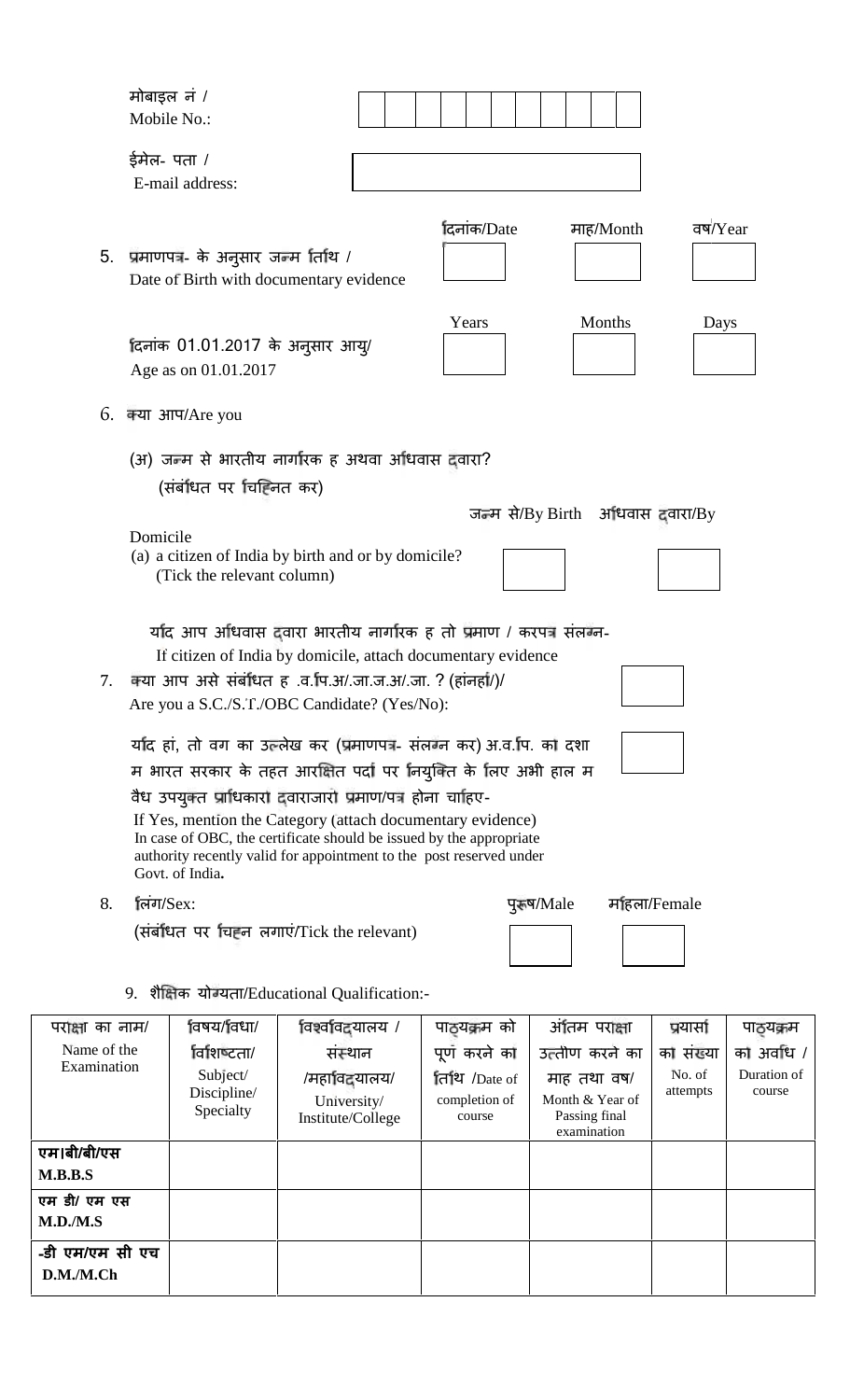| एम एस सी<br>M.Sc.                                             |  |  |  |
|---------------------------------------------------------------|--|--|--|
| .पी एच डी<br>Ph.D                                             |  |  |  |
| अन्य कोई परक्षिा<br>$(\vec{v})$ / Any other<br>examination(s) |  |  |  |

(कृपया संबंधित उपाधियां को चिह्नित कर/Please tick the relevant Degrees)

10. रोजगार का ववरण/Employment details:-

| संगठन का नाम/<br>Name of the<br>organization | सेवा ग्रहण<br>करनेको<br>तारोख/<br>of<br>Date<br>Joining | सेवा छोड़ने<br>को तारोख /<br>of<br>Date<br>Leaving | धारित<br>पद<br>का<br>नाम/Name<br>of the post<br>held | क्या आप तदथ /<br>निर्यामत /संविदा<br>/आधार पर है<br>Whether<br>on<br>Adhoc/<br>Contract/<br><b>Regular Basis</b> | प्रकृति<br>का<br>काय<br>(शिक्षण,<br>शोध<br>या<br>रोगी उपचार)/Nature<br>of work (Teaching,<br>Research or Patient<br>Care) | पे/बड-<br>Band<br>Pay<br>and<br>present<br>basic pay |
|----------------------------------------------|---------------------------------------------------------|----------------------------------------------------|------------------------------------------------------|------------------------------------------------------------------------------------------------------------------|---------------------------------------------------------------------------------------------------------------------------|------------------------------------------------------|
|                                              |                                                         |                                                    |                                                      |                                                                                                                  |                                                                                                                           |                                                      |
|                                              |                                                         |                                                    |                                                      |                                                                                                                  |                                                                                                                           |                                                      |

11. याद कोई, शोध काय का अनुभव तथा प्रकाशित सामग्री उपलब्ध है तो विवरण सहित उसका पुनमुद्रण संलग्न कर/Experience of Research work and available published material, if any, mention the details and enclose reprint thereof:-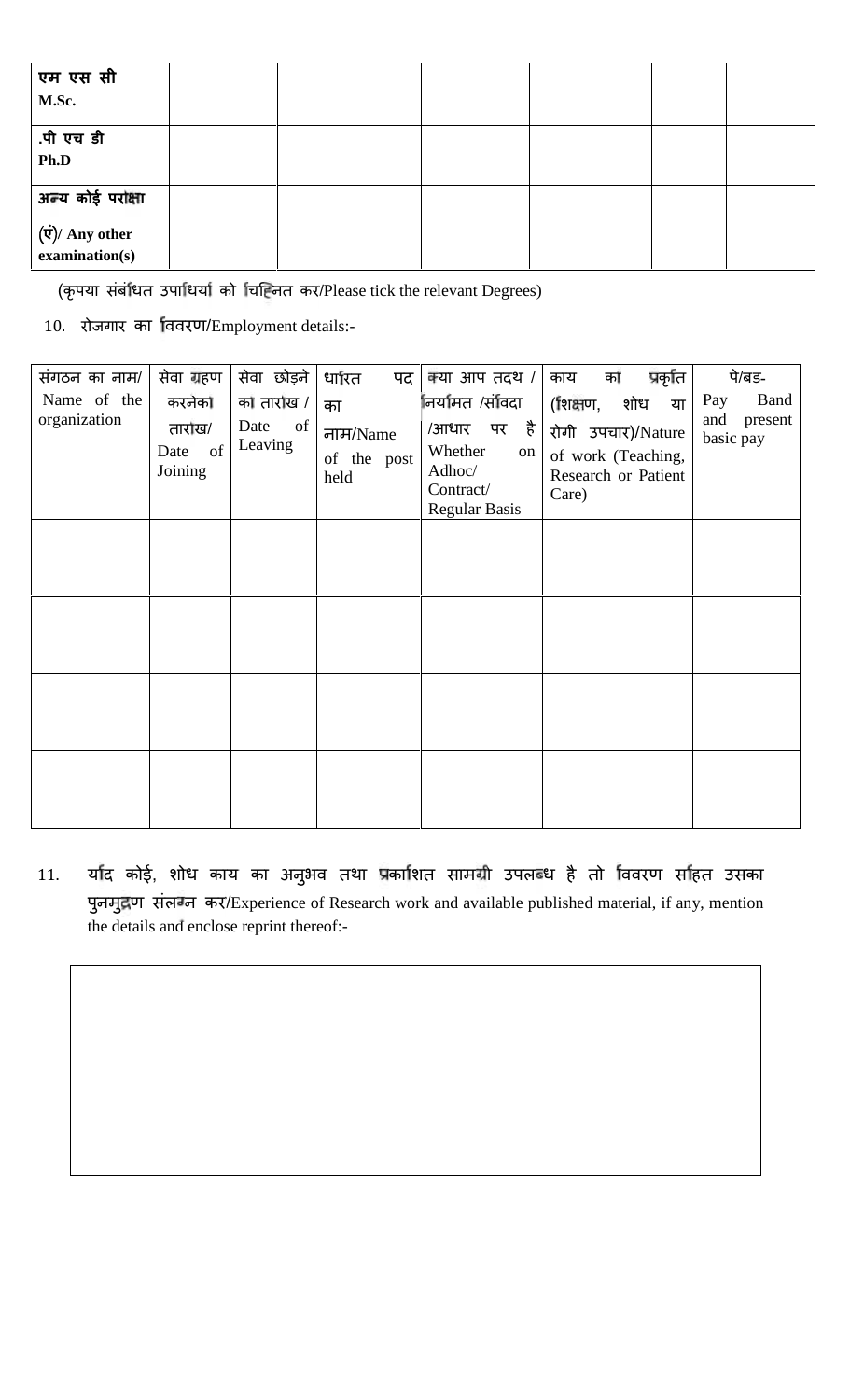|  | 12. प्रकाशन एवं अनुसंधान काय (केवल संख्या द)/ Publication and Research Work (Give number only):- |  |  |  |  |
|--|--------------------------------------------------------------------------------------------------|--|--|--|--|

|                                 | प्रकाशित/Published | प्रकाशनाधीन/Under | प्रथम लेखक /क्तिर्आभव्य/     |
|---------------------------------|--------------------|-------------------|------------------------------|
|                                 |                    | Publication       | /लेखक1 <sup>st</sup> Author/ |
|                                 |                    |                   | <b>Communicating Author</b>  |
| 1. अनुसंधान पत्र/Research       |                    |                   |                              |
| <b>Papers</b>                   |                    |                   |                              |
| (क) सूचीबद्ध पत्रिकाएं          |                    |                   |                              |
| <b>Indexed Journals</b><br>(a)  |                    |                   |                              |
| (ख) गैर-सूचीबद्ध पत्रिकाएं      |                    |                   |                              |
| (b) Non-Indexed Journals        |                    |                   |                              |
|                                 |                    |                   |                              |
| <u>2. पुस्तक/Books</u>          |                    |                   |                              |
| (क) पाठ्य पुस्तक                |                    |                   |                              |
| <b>Text Books</b><br>(a)        |                    |                   |                              |
| (ख) संपादित पुस्तक              |                    |                   |                              |
| <b>Edited Books</b><br>(b)      |                    |                   |                              |
| (ग) शैक्षिक पुस्तक              |                    |                   |                              |
| <b>Educational Books</b><br>(c) |                    |                   |                              |
|                                 |                    |                   |                              |
| <u>3. पुस्तको म अध्याय</u>      |                    |                   |                              |
| <b>Chapter in Books</b>         |                    |                   |                              |
| <u>सार/Abstracts</u><br>4.      |                    |                   |                              |
| (क) सूचीबद्ध पत्रिकाएं          |                    |                   |                              |
| <b>Indexed Journals</b><br>(a)  |                    |                   |                              |
| (ख) गैर-सूचीबद्ध पत्रिकाएं      |                    |                   |                              |
| (b) Non-Indexed Journals        |                    |                   |                              |

# उपयुक्त कथनां का पुष्टि म प्रकाशनां का सूची संलग्न कर। /

| निधि का स्रोत/Source of funding | वष/ $Year$ | कुल राश/Total Amount |
|---------------------------------|------------|----------------------|
|                                 |            |                      |
|                                 |            |                      |
|                                 |            |                      |

- 
- 15. राष्ट्रीय निकार्या एवं संस्थानों म सूचीबद्ध अंतराष्ट्रीय पत्रिकाओं के संपादकाय मंडलांपुनराक्षा समितियां का / /तासद य Membership of Editorial boards of indexed international journals/Review Committees at National bodies and Institutions:-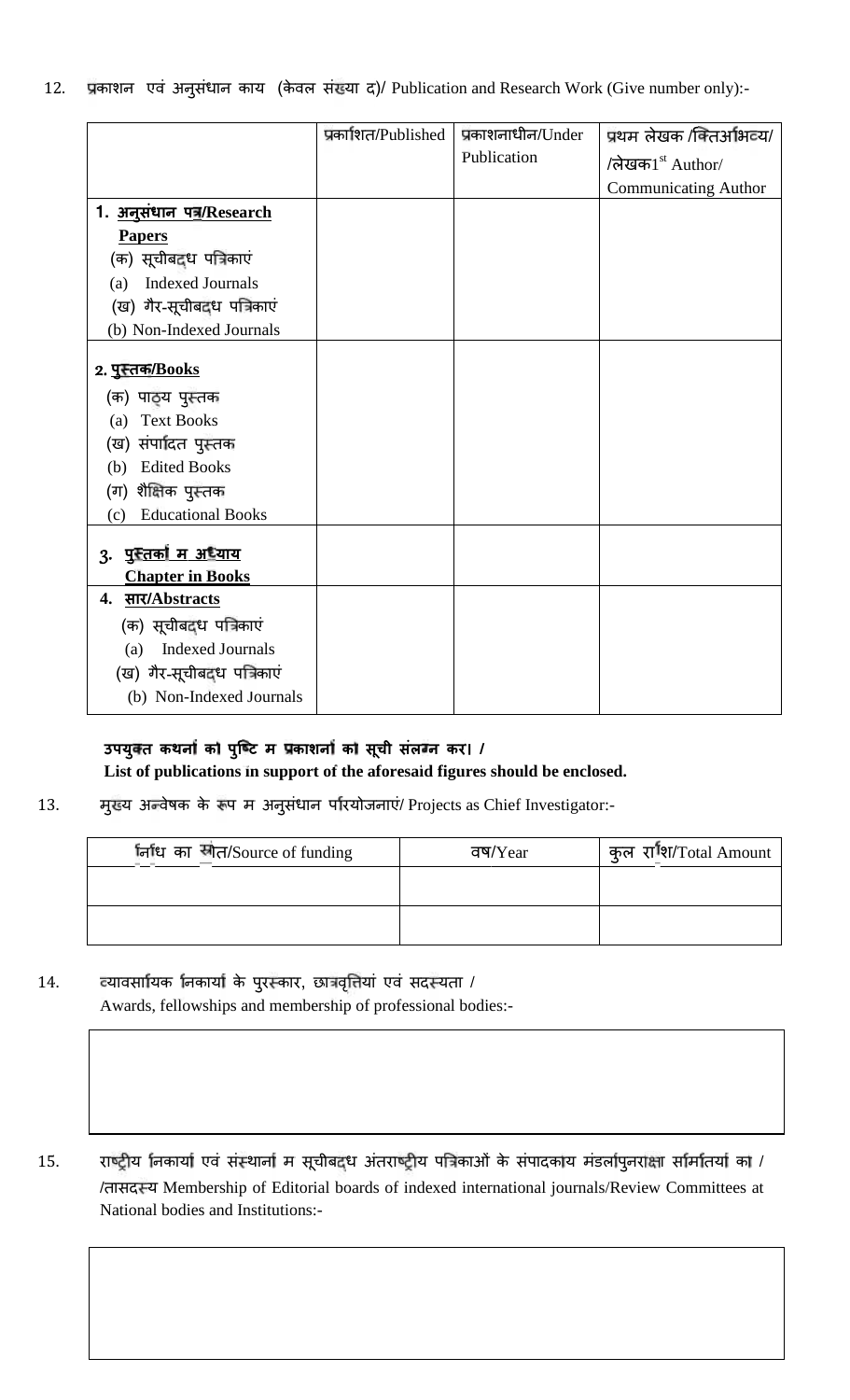## 16. सेवा:[नई यूनिटविकसित का गई /कायक्रम के विकास हेतु किया गया योगदान/सुविधा/प्रयोगशाला/ताविशिष्ट/

एं अथवा लिए गए पेटेन्टय अथवा नैदानिक प्रक्रियाचिकित्सी(साक्ष्य संलग्न कर)]/ Service: [Contributions made towards the development of new unit/speciality/laboratory/facility/ programs/therapeutic or diagnostic procedures developed or patents taken (enclosed evidence)]:-

17. सामुदायिक तथा राष्ट्रीय कायक्रमां म योगदान/Contributions in community  $\&$  national programmes:-

- 18. अध्यापन तथा अनुसंधान मं किए गए अपने विशिष्ट योगदान के बारे म ख म उल्लेशब्दा 200 /कर Describe you most notable contribution in Teaching and Research in 200 words:-.
- 19. आपको राय म, संस्थान के लिए /प्राथमिकता वाले अपेक्षित क्षेत्र 10

In your understandings, top 10 priority required areas for the Institute.

- 20. निम्नलिखित प्रमाणपत्रों / कर।प्रमाणित प्रतिलिपियां नीचे दिए हुए क्रम म संलग्नअभिलेखों को स्व/Attach self attested photocopies of the following certificates/ documents in the order as mentioned below:-
	- **1. ज म <sup>त</sup> थ से संबंधत माण प** /Certificate in r/o date of birth.
	- **2. इस आवेदन प के .सं.<sup>9</sup> म उि <sup>ल</sup> खत शै <sup>क</sup> यो यता क उपा <sup>ध</sup> माण प** /Degree certificates of the qualification as mentioned in Sl. No. 9 of this application form.